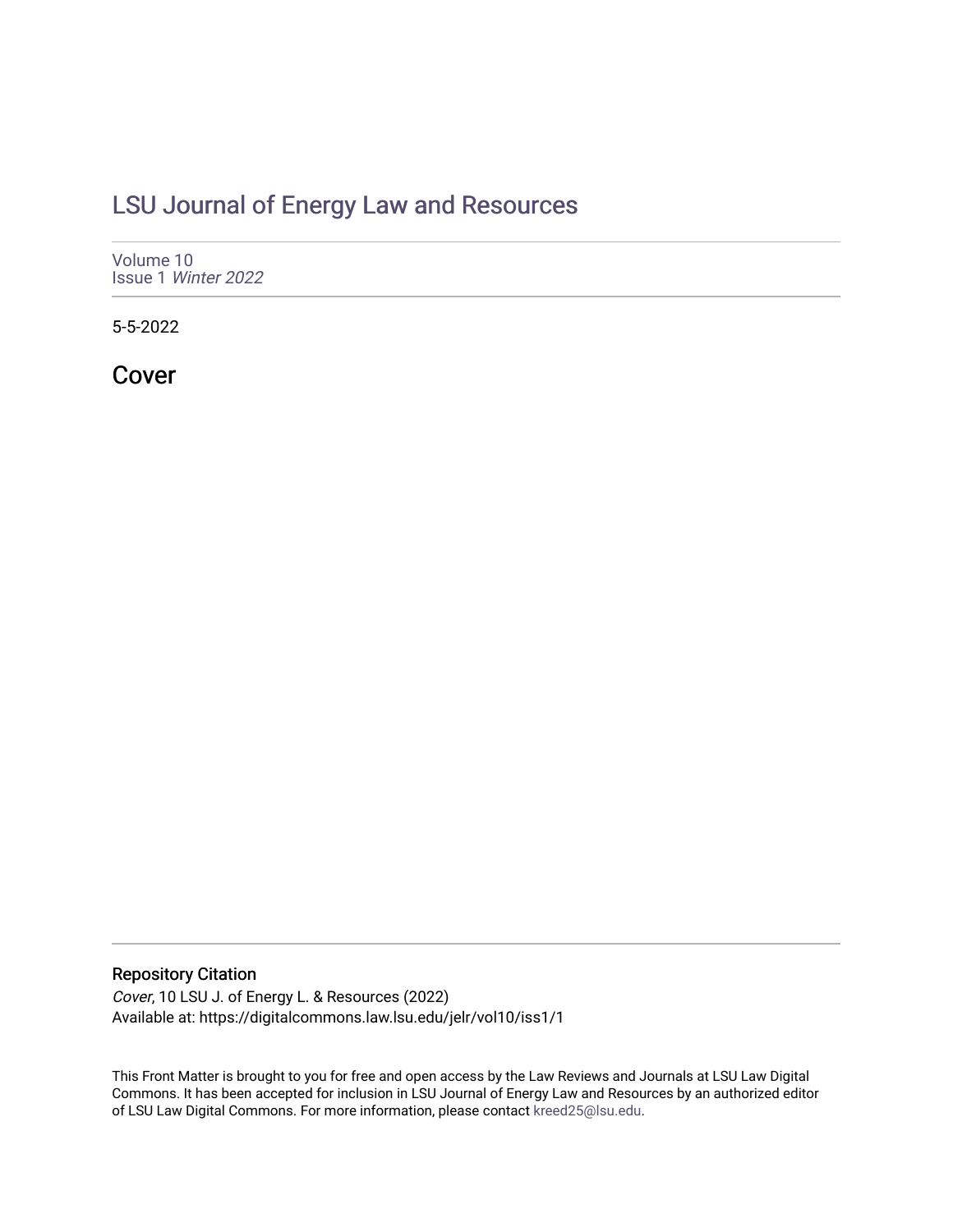# **LOUISIANA STATE UNIVERSITY JOURNAL OF ENERGY LAW AND RESOURCES**



Cut and Run: Bonding, Bankruptcies, and the Orphaned-Oil-Well Crisis *Nicole Layton Ginger Sprong* 

The Grand Ethiopian Renaissance Dam: A Large-Scale Energy Project in Violation of International Law?

*Ricarda E. von Meding* 

Answers to Questions Concerning Statutory Obligations for Reporting Requirements (and Penalties) Owed to Unleased Mineral Interest Owners, Lessors, and Overriding Royalty Interest Owners

*Kelly Perrier* 

Decommissioning of Onshore Oil and Gas Pipelines and Related Gathering and Flow Lines

*M. Taylor Darden Elizabeth Griffin* 

Promoting Industry Transparency in the Field of Hydraulic Fracturing to Facilitate Equitable Balancing of Economic Interests and Public Health

*Trevor Gruwell* 

**VOLUME X ISSUE 1 Winter 2022**